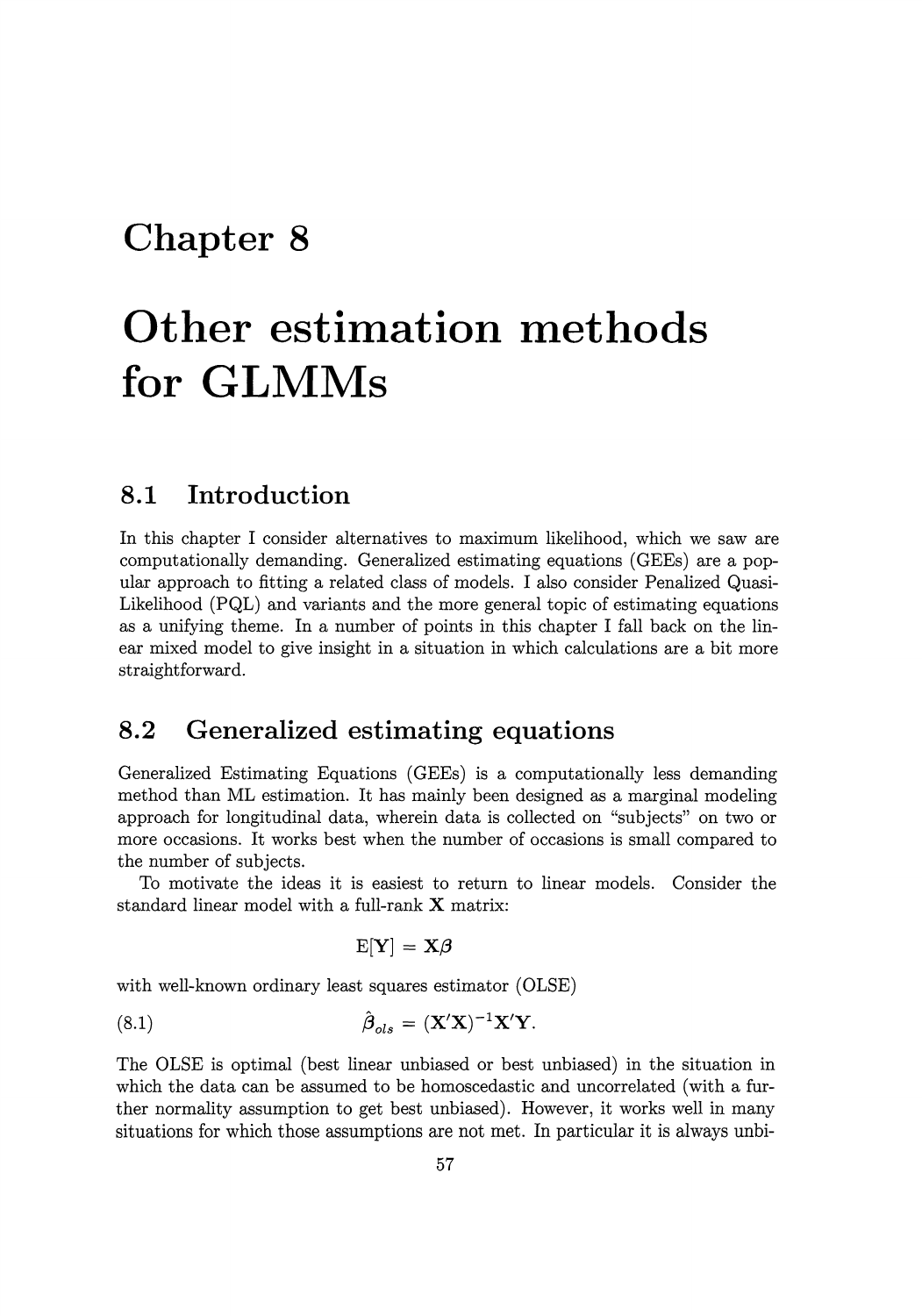ased when  $X$  can be regarded as fixed:

(8.2)  
\n
$$
\begin{aligned}\n\mathbf{E}[\hat{\beta}_{ols}] &= \mathbf{E}[(\mathbf{X}'\mathbf{X})^{-1}\mathbf{X}'\mathbf{Y}] \\
&= (\mathbf{X}'\mathbf{X})^{-1}\mathbf{X}'\mathbf{E}[\mathbf{Y}] \\
&= (\mathbf{X}'\mathbf{X})^{-1}\mathbf{X}'\mathbf{X}\boldsymbol{\beta} \\
&= \boldsymbol{\beta}.\n\end{aligned}
$$

Furthermore, it is often relatively efficient. To see this we need to calculate the variance of the OLSE, which is straightforward. Let  $V$  denote the variance-covariance matrix of  $Y$ . Then we have

(8.3)  
\n
$$
\operatorname{Var}(\hat{\beta}_{ols}) = \operatorname{Var}((\mathbf{X}'\mathbf{X})^{-1}\mathbf{X}'\mathbf{Y})
$$
\n
$$
= (\mathbf{X}'\mathbf{X})^{-1}\mathbf{X}'\operatorname{Var}(\mathbf{Y})\mathbf{X}(\mathbf{X}'\mathbf{X})^{-1}
$$
\n
$$
= (\mathbf{X}'\mathbf{X})^{-1}\mathbf{X}'\mathbf{V}\mathbf{X}(\mathbf{X}'\mathbf{X})^{-1}.
$$

If  $V$  were known we could use the weighted least squares estimator (WLSE), which is then more efficient than OLS

(8.4) 
$$
\hat{\boldsymbol{\beta}}_{wls} = (\mathbf{X}'\mathbf{V}^{-1}\mathbf{X})^{-1}\mathbf{X}'\mathbf{V}^{-1}\mathbf{Y}.
$$

with variance

(8.5) 
$$
Var(\hat{\boldsymbol{\beta}}_{wls}) = (\mathbf{X}'\mathbf{V}^{-1}\mathbf{V})^{-1}.
$$

From this we can make some comparisons. Consider the simple linear regression model

$$
E[Y_{ij}] = \beta_0 + \beta_1 x_j,
$$

for  $i = 1, \ldots, k$  clusters and  $x_j = -2, -1, 0, 1, 2$  as j goes from 1 to 5. Let  $Y_i$ represent the vector of five measurements within cluster i for  $j = 1, \ldots, 5$  and consider various assumptions for  $V_i = Var(Y_i)$ .

If  $V_i = I_5$  then WLS reduces to OLS and, of course, OLS is fully efficient. If the observations within a cluster are equicorrelated, namely  $\mathbf{V}_i = (1-\rho)\mathbf{I}_5 + \rho \mathbf{J}_5$ (where  $J_n$  denotes an  $n \times n$  matrix of all ones) then OLS is again fully efficient. This is perhaps a bit surprising, but takes advantage of the fact that, with many forms of balanced data the OLSE is exactly equal to the WLSE (Zyskind, 1969). Finally, consider an example with an autoregressive structure with  $Cov(Y_{ij}, Y_{ik}) =$  $\sigma^2 \rho^{j-k}$ . Table 8.1 gives the ratio of the variances of the OLSE and WLSE (assuming  $V_i$  known) of estimating  $\beta_1$  in the model (8.6) for various values of  $\rho$  and the autoregressive structure and using  $k = 10$ . When  $\rho = 0$  we are back to the situation in which the WLSE reduces to the OLSE and the ratio of variances is one. Perhaps surprisingly, the efficiency is always quite high and does not decrease monotonically as  $\rho$  increases.

While it is certainly possible to find situations in which the OLSE performs arbitrarily poorly compared to the WLSE, there are a wide variety of situations in which the OLSE is relatively efficient.

If the OLSE is relatively efficient, easy to calculate, and does not require estimation of the variance covariance structure, why not just perform OLS estimation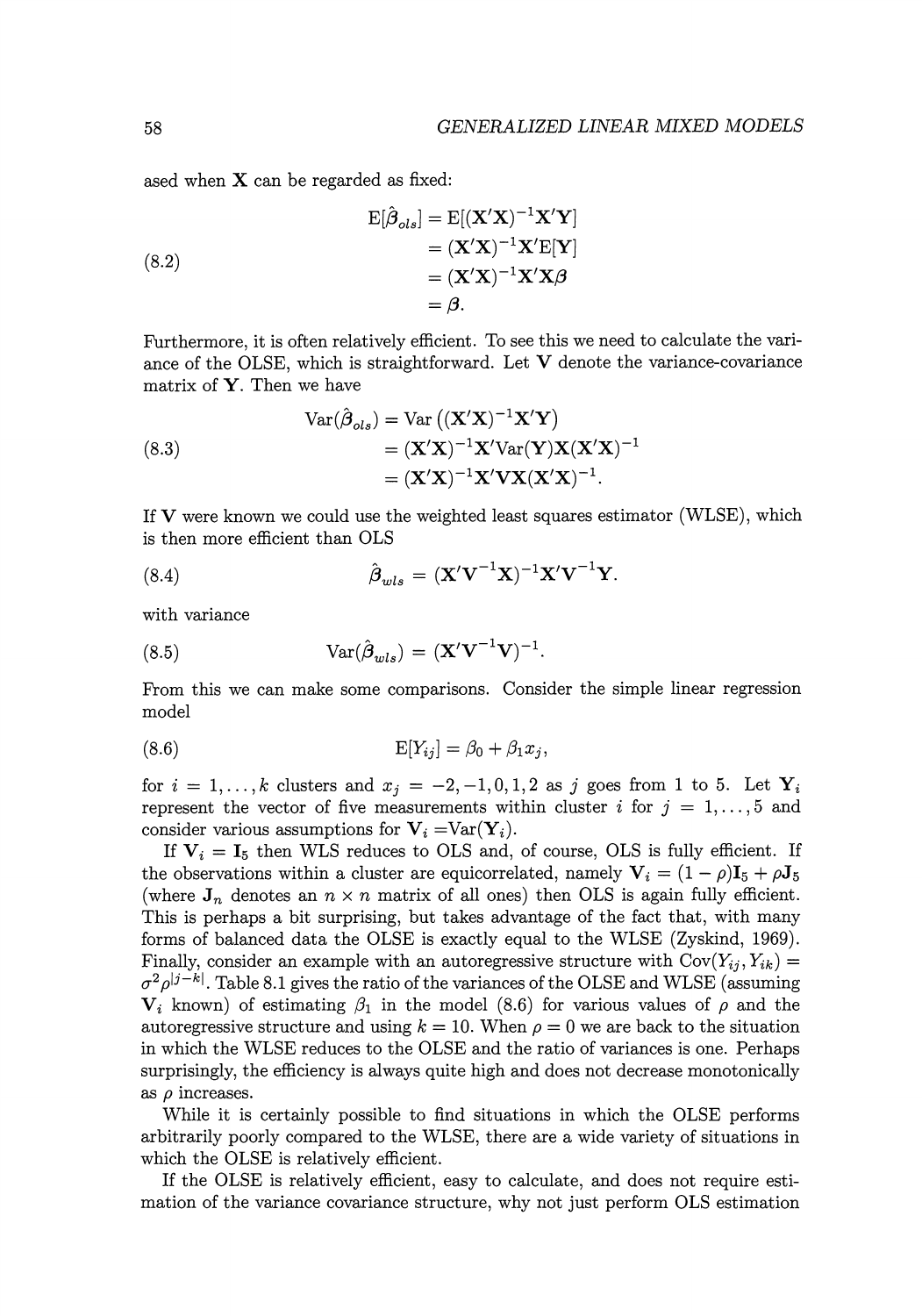| ٧<br>I | ۰. |
|--------|----|

| TABLE 8.1.                                                   |  |  |  |  |  |
|--------------------------------------------------------------|--|--|--|--|--|
| Efficiency of OLS to WLS in a simple linear regression model |  |  |  |  |  |

|                                                                                         | Autoregressive correlation $\rho$ |       |  |     |  |                                 |             |
|-----------------------------------------------------------------------------------------|-----------------------------------|-------|--|-----|--|---------------------------------|-------------|
|                                                                                         |                                   |       |  | 0.5 |  | 0.9                             | 0.99        |
| $\text{Var}(\hat{\boldsymbol{\beta}}_{wls})/\text{Var}(\hat{\boldsymbol{\beta}}_{ols})$ |                                   | 0.997 |  |     |  | $0.980$ $0.962$ $0.952$ $0.955$ | $\,0.961\,$ |

on a regular basis? The answer is that, while the estimator is fine, estimation of its variance by the usual methods can be far from correct. It is not at all unusual for the estimated variance of an OLSE using the standard OLS calculations (which assumes all the observations are independent) to be off by a factor of two or more. And, unfortunately, it can be either too big or too small.

#### **a. Non-normal data**

In modeling non-normal data it is often common to use nonlinear models. This leads to a distinction between the marginal and conditional models, which can be quite different (see Section 1.2a). Examples of the marginal modeling approach include Zhao and Prentice (1990); Prentice and Zhao (1991); Liang et al. (1992); Zhao et al. (1992); Fitzmaurice and Laird (1993) and Fitzmaurice et al. (1994).

GEEs work most naturally for models specified marginally. In contrast, GLMMs are specified conditional on the random effects. We now elaborate on this difference in the context of an example.

Let  $Y_{ii} = 1$  if the *i*th woman miscarries during her *j*th pregnancy and is 0 otherwise. We hypothesize a probit model,

$$
Y_{ij}|\mathbf{u} \sim \text{indep. Bernoulli}(p_{ij}),
$$
  
\n
$$
p_{ij} = \text{E}[Y_{ij}|\mathbf{u}] = \Phi(\mu + \beta x_{ij} + u_i),
$$

which yields

(8.7) 
$$
\mathbf{E}[Y_{ij}|\mathbf{u}] = \Phi\left(\frac{\mu + \beta x_{ij}}{\sqrt{1 + \sigma_u^2}}\right) \equiv \Phi(\mu^* + \beta^* x_{ij}),
$$

with  $\beta^* = \beta / \sqrt{1 + \sigma_u^2}$ . Thus,  $\beta$  represents the conditional effect of  $x_{ij}$  on a probit scale and  $\beta^*$  represents the marginal effect of  $x_{ij}$ . What are the interpretations of  $\beta$  and  $\beta$ <sup>\*</sup>?

The interpretation of  $\beta$  is the increase in  $\Phi^{-1}(\cdot)$  of the probability of a miscarriage for each woman associated with each increase in the order of childbirth. The interpretation of  $\beta^*$  is the increase in  $\Phi^{-1}(\cdot)$  of the probability of miscarriage *averaged over all women* associated with each increase in the order of childbirth. Because of the nonlinear model, averaging before versus after applying the function  $\Phi^{-1}(\cdot)$  gives different answers.

The use of GEEs typically proceeds by specifying a marginal model. For example,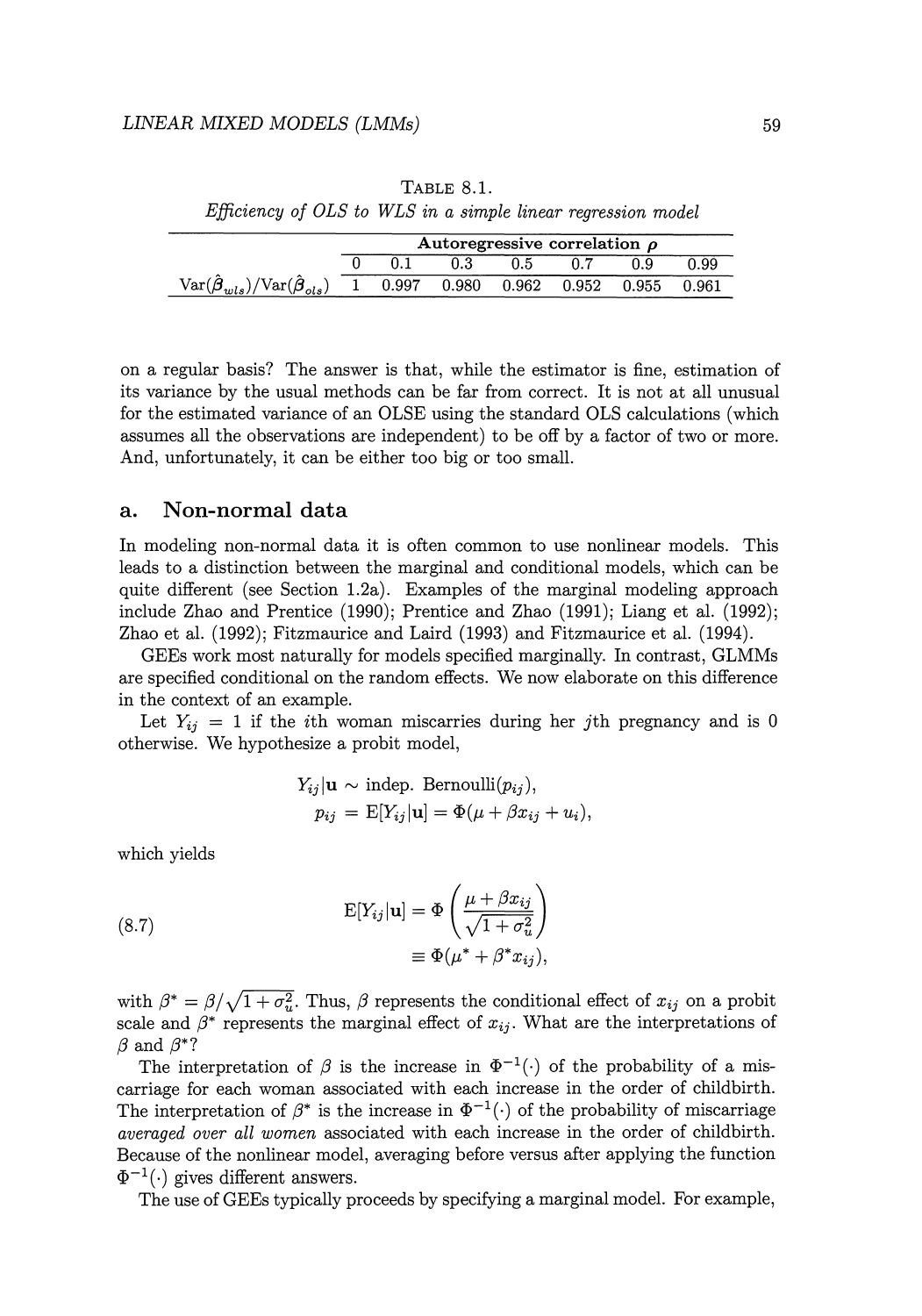for binary data, we could specify

(8.8) 
$$
E[Y_{ij}] = p_{ij},
$$

$$
logit(\mathbf{p}_i) = \mathbf{X}_i \boldsymbol{\beta}.
$$

Estimates are obtained by solving the generalized estimating equations for  $\hat{\beta}$ :

(8.9) 
$$
\sum_{i=1}^{n} \left(\frac{\partial \mathbf{p}_i}{\partial \boldsymbol{\beta}}\right)' [\text{WVar}(\mathbf{Y}_i)]^{-1} (\mathbf{Y}_i - \mathbf{p}_i) = 0
$$

where  $WVar(\cdot)$  indicates a "working" or assumed covariance structure, possibly dependent on unknown parameters.

This has properties similar to the estimating equations for the linear mixed model, which is given by

(8.10) 
$$
\sum_{i=1}^{n} \mathbf{X}'_i \mathbf{V}_i^{-1} (\mathbf{Y}_i - \mathbf{X}_i \hat{\boldsymbol{\beta}}) = 0.
$$

#### **b. Comparison of marginal versus conditional modeling**

In some cases, the inferential goals of a problem lead one clearly to marginal or conditional specification of the model. In other cases it is less clear and hence it is useful to contrast the approaches.

Marginal models have the following advantages:

- 1. Marginal models avoid the specification of the conditional structure; when only marginal questions are of interest, misspecification of this portion of the model can be avoided.
- 2. When paired with a GEE approach to estimation, estimates of the marginal parameter estimates are consistent, even under misspecification of the association structure.
- 3. When the underlying random effects distribution is heteroscedastic, assuming it is homoscedastic and using a conditional approach can lead to biased estimators (Heagerty and Zeger, 2000; Heagerty and Kurland, 2001).

However the marginal approach also has drawbacks. These include:

- 1. The form of a conditional mixing distribution required for typically assumed marginal models may be unusual (e.g., Wang and Louis, 2002).
- 2. The form of the marginal distribution may not be the same as any of the conditional models. In extreme circumstances, features of scientific interest present in every conditional model may not be present in the marginal model.
- 3. If the question is of marginal interest, a longitudinal design may not be the most appropriate.
- 4. Marginal analyses are subject to the Ecological Fallacy and Simpson's paradox, potentially giving misleading results.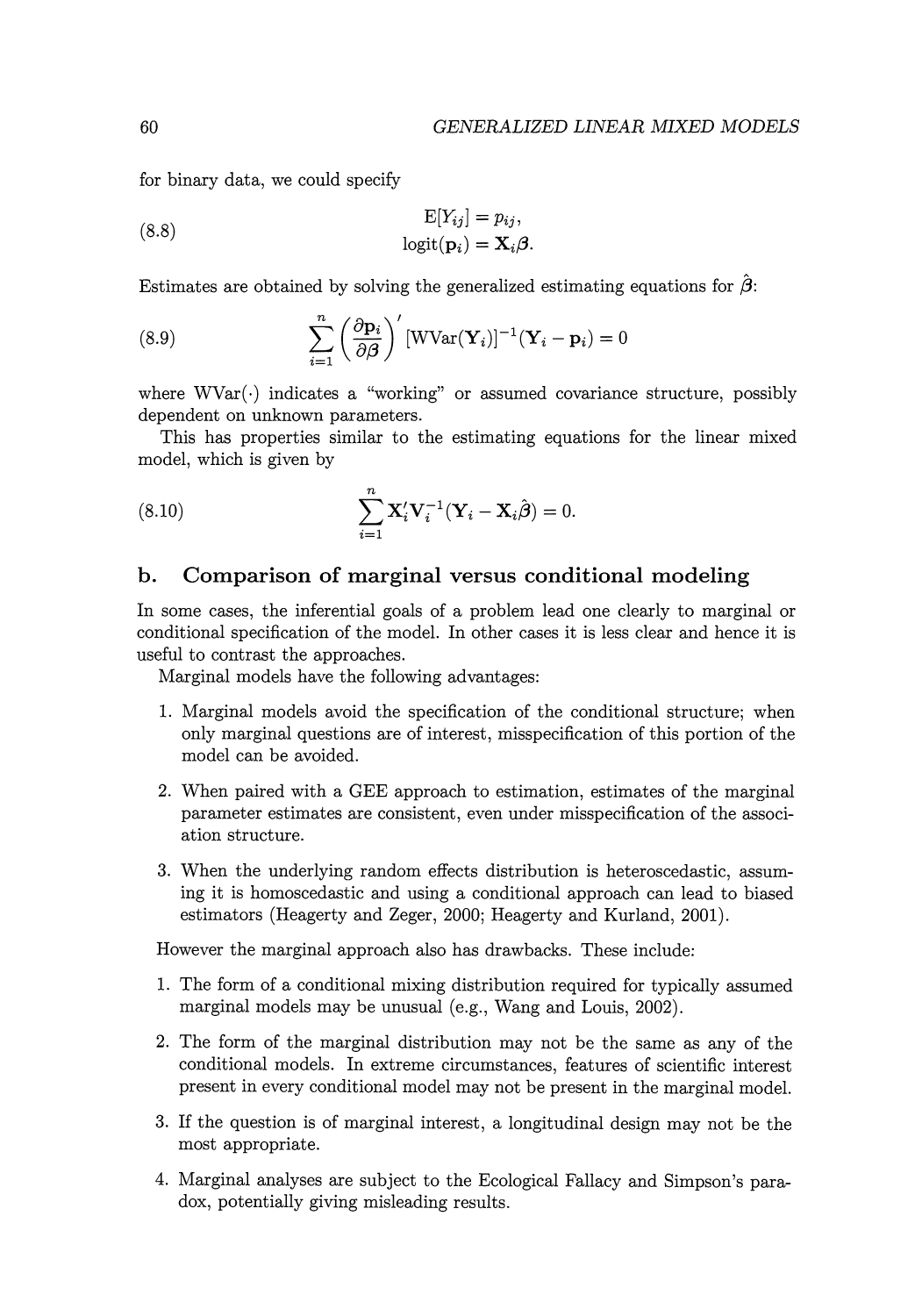5. Marginal quantities can be calculated from a conditional model but the converse is not typically true.

A more detailed discussion of some of the critiques of marginal modeling can be found in Lindsey and Lambert (1998).

#### **c. Comparison of GEE and random effects estimation methods**

A big advantage of the GEE approach is the ability to use a "robust" variance estimate. In such a case the inferences about the mean structure are asymptotically valid, even when the working variance is incorrect. This offers a useful tool for inference or, at least, model checking.

Drawbacks to standard application of GEEs include:

- Difficulty in adapting GEEs for GLMMs. GEEs are most naturally adapted to marginal models, not the conditional random effects models of GLMMs. But see Zeger et al. (1988) and Heagerty (1999) for some results in this direction.
- GEEs by themselves do· not help to separate out different sources of variation. It is often an advantage to be able to attribute variation as being associated with different factors.
- GEEs are not directly a technology for best prediction of random effects. Besides not having the random effects naturally imbedded, best prediction requires further knowledge of the distribution than is typically provided for GEEs. But see Waclawiw and Liang (1993).
- GEEs are not the best technique for other-than-longitudinal data, either crossed or nested random factors.
- GEEs may not perform well in situations where the number of time points is large in comparison to the number of "subjects" or when there is much missing or unequally spaced data.
- GEEs may be inefficient when the goal is estimation of the variance covariance structure.

To address this last concern, an improvement over the standard GEE methods was developed, called GEE2 (Prentice, 1988; Zhao and Prentice, 1990; Prentice and Zhao, 1991). GEE2 uses sums of squares and cross-products of the data vector in a secondary set of estimating equations to supplement the equations for  $\beta$ . This comes at a cost. First there are a large number of squares and cross-products. Second, we now need to specify a working correlation structure for the squares and cross-products. Finally, we lose one of the attractive properties of GEEs, the consistency under misspecification of the association structure. Further improvements to overcome this last deficiency are addressed in Qu et al. (2000).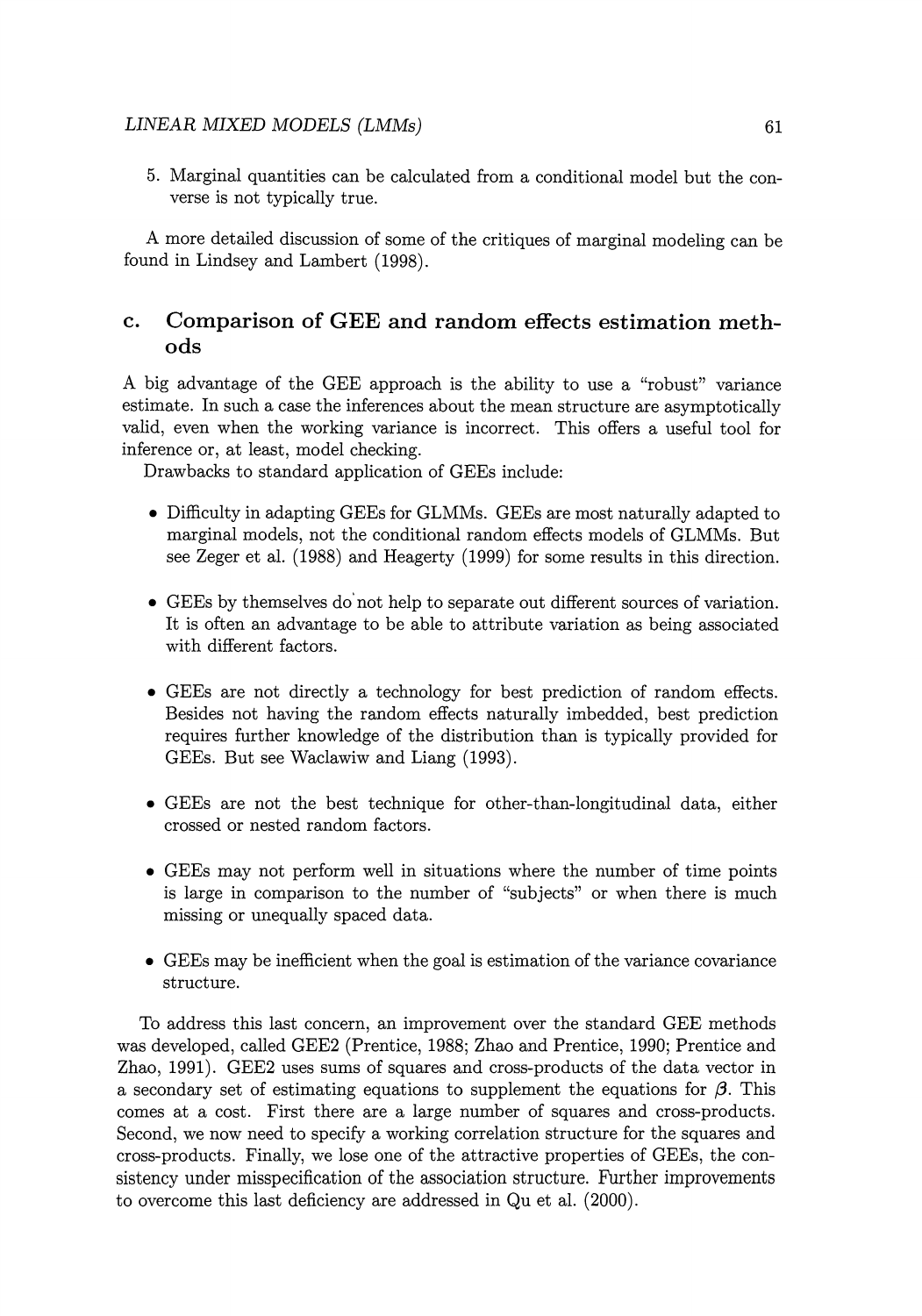### **8.3 Dispersion-mean model**

GEE2 is closely related to an earlier idea, due to Pukelsheim and developed by Anderson et al. (1984) for approximately normally distributed data. The description below borrows from Searle et al. (1992). Consider the variance components linear mixed model (2.9),

(8.11) 
$$
\mathbf{Y}|\mathbf{u} \sim \mathcal{N}\left(\mathbf{X}\boldsymbol{\beta} + \sum_{i=1}^{r} \mathbf{Z}_{i} \mathbf{u}_{i}, \mathbf{R}\right),
$$

$$
\mathbf{u}_{i} \sim \text{ indep. } \mathcal{N}(\mathbf{0}, \mathbf{I}\sigma_{i}^{2}),
$$

and define  $M = I - X(X'X)^{-1}X'$  along with  $\mathcal{Y} \equiv MY \otimes MY$ . In words, MY are the residuals after an OLS fit on the column space of X and the Kronecker product creates the sums of squares and cross-products. It is not surprising that estimation of the variance components is based on Y.

To deduce how to use  $\mathcal Y$  to estimate the variance components we start by calculating its expected value

$$
E[\mathcal{Y}] = E[MY \otimes MY]
$$
  
\n
$$
= E[M(Y - X\beta) \otimes M(Y - X\beta)]
$$
  
\n
$$
= E[(M \otimes M)(Y - X\beta) \otimes (Y - X\beta)]
$$
  
\n
$$
= (M \otimes M)E[(Y - X\beta) \otimes (Y - X\beta)]
$$
  
\n
$$
= (M \otimes M)E[vec{(Y - X\beta)(Y - X\beta)'}]
$$
  
\n
$$
= (M \otimes M)vec{E}[(Y - X\beta)(Y - X\beta)']
$$
  
\n
$$
= (M \otimes M)vec{Var}[(Y - X\beta)]
$$
  
\n
$$
= (M \otimes M)vec{Var}[(Y - X\beta)]
$$
  
\n
$$
= (M \otimes M)vec{Var}[(Y - X\beta)]
$$

where  $V=Var(Y)$ , vec( $\cdot$ ) is the matrix operator that stacks the columns of a matrix into a large column vector,  $\text{vec}(\mathbf{V}) = {\text{vec}(\mathbf{Z}_i \mathbf{Z}_i')\sigma_i^2}$  and  $\{\cdot\}$  indicates a block "column" matrix with blocks given inside of the parentheses.

On defining  $\mathcal{X} = \mathbf{M} \otimes \mathbf{M} \{ \text{vec}(\mathbf{Z}_i \mathbf{Z}_i') \}$  we can rewrite (8.12) as

$$
E[\mathcal{Y}] = \mathcal{X}\sigma^2.
$$

In words, (8.13) is a linear model for the variance components with a data vector given by the sums of squares and cross-products of the residuals. OLS applied to (8.13) yields an old variance components estimation technique called MINQUEO (Hartley et al., 1978). Generalized least squares applied to this model gives the REML equations.

### **8.4 Penalized quasi-likelihood**

Estimation in GLMs proceeds by developing a "working variate" through a Taylor series expansion of the link function. Will this work for GLMMs? I start with the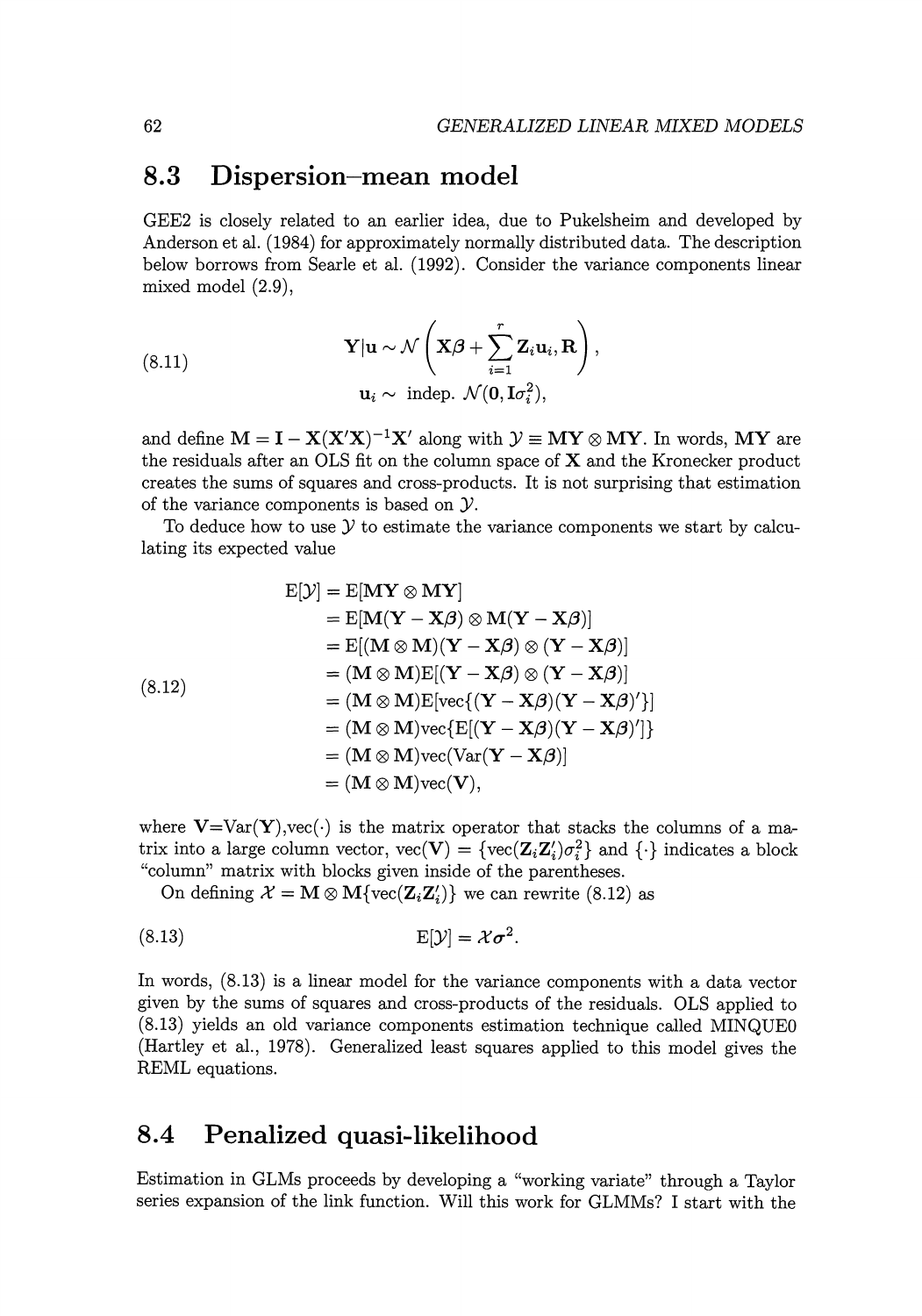$GLMM$  of  $(4.5)$  written somewhat more informally:

**Y**|**u** ~ exponential family with mean 
$$
\mu
$$
,  
 $g(\mu) = \mathbf{X}\beta + \mathbf{Z}\mathbf{u}$ ,  
**u** ~  $\mathcal{N}(\mathbf{0}, \mathbf{D})$ .

Next I expand  $q(\cdot)$ :

$$
g(\mathbf{y}) \approx g(\boldsymbol{\mu}) + (\mathbf{y} - \boldsymbol{\mu})g'(\boldsymbol{\mu})
$$
  
=  $\mathbf{X}\boldsymbol{\beta} + \mathbf{Z}\mathbf{u} + (\mathbf{y} - \boldsymbol{\mu})g'(\boldsymbol{\mu})$   
=  $\mathbf{X}\boldsymbol{\beta} + \mathbf{Z}\mathbf{u} + \boldsymbol{\varepsilon}g'(\boldsymbol{\mu}).$ 

The idea is then to treat  $\mathbf{w} \equiv g(\boldsymbol{\mu}) + (\mathbf{y} - \boldsymbol{\mu})g'(\boldsymbol{\mu})$  as a LMM with

(8.14) 
$$
var(\mathbf{w}) = \mathbf{Z} \mathbf{D} \mathbf{Z}' + \mathbf{D}_g \mathbf{R} \mathbf{D}_g,
$$

where  $\mathbf{D}_g = \text{diag}\{g'(\boldsymbol{\mu})_i\}$  and  $\mathbf{R} = \text{var}(\mathbf{y} - \boldsymbol{\mu})$ .

One way to use this working variate approximation is to solve the mixed model equations (2.22) for  $\hat{\boldsymbol{\beta}}$  and  $\tilde{\mathbf{u}}_{blup}$ . The  $\tilde{\mathbf{u}}_{blup}$  is then used to obtain an estimate of **D** and the approximation is repeated, using the updated values of  $\beta$  and **u**. Schall (1991) proposed a method along these lines as well as ways to get approximate standard errors.

The development so far does not explain the name *penalized quasi-likelihood.* For that we give some details of a Poisson-normal model. The development is patterned after Breslow and Clayton (1993).

Consider the following simple model with a single random effect and variance proportional to the mean:

(8.15) 
$$
E[Y_{ij}|u_i] = \mu_{ij}, \qquad i = 1, 2, ..., m; j = 1, 2, ..., n_i, \log \mu_{ij} = \mathbf{x}'_{ij}\boldsymbol{\beta} + u_i, \n\text{var}(Y_{ij}|u_i) = \tau^2 \mu_{ij}, \nu_i \sim \text{i.i.d. } \mathcal{N}(0, \sigma_u^2).
$$

In this model, the data come in *m* correlated clusters, indexed by *i*. The log quasilikelihood corresponding to (8.15) would be

(8.16) 
$$
\log QL(\boldsymbol{\beta}, \mathbf{u}) = \left(\mathbf{y}'\mathbf{X}\boldsymbol{\beta} + \sum_i y_i \cdot u_i - \sum_i e^{u_i} \sum_j e^{\mathbf{x}'_{ij}\boldsymbol{\beta}}\right) / \tau^2.
$$

Since this includes the latent and unknown **u** it is not clear exactly how to use this log quasi-likelihood. One way would be to consider integrating the quasi-likelihood against the distribution of **u** giving

(8.17)  
\n
$$
\text{Integrated } QL
$$
\n
$$
= \int \cdots \int \exp\{\log QL(\boldsymbol{\beta}, \mathbf{u}) - \mathbf{u}'\mathbf{u}/2\} (2\pi\sigma_u^2)^{-m/2} d\mathbf{u}.
$$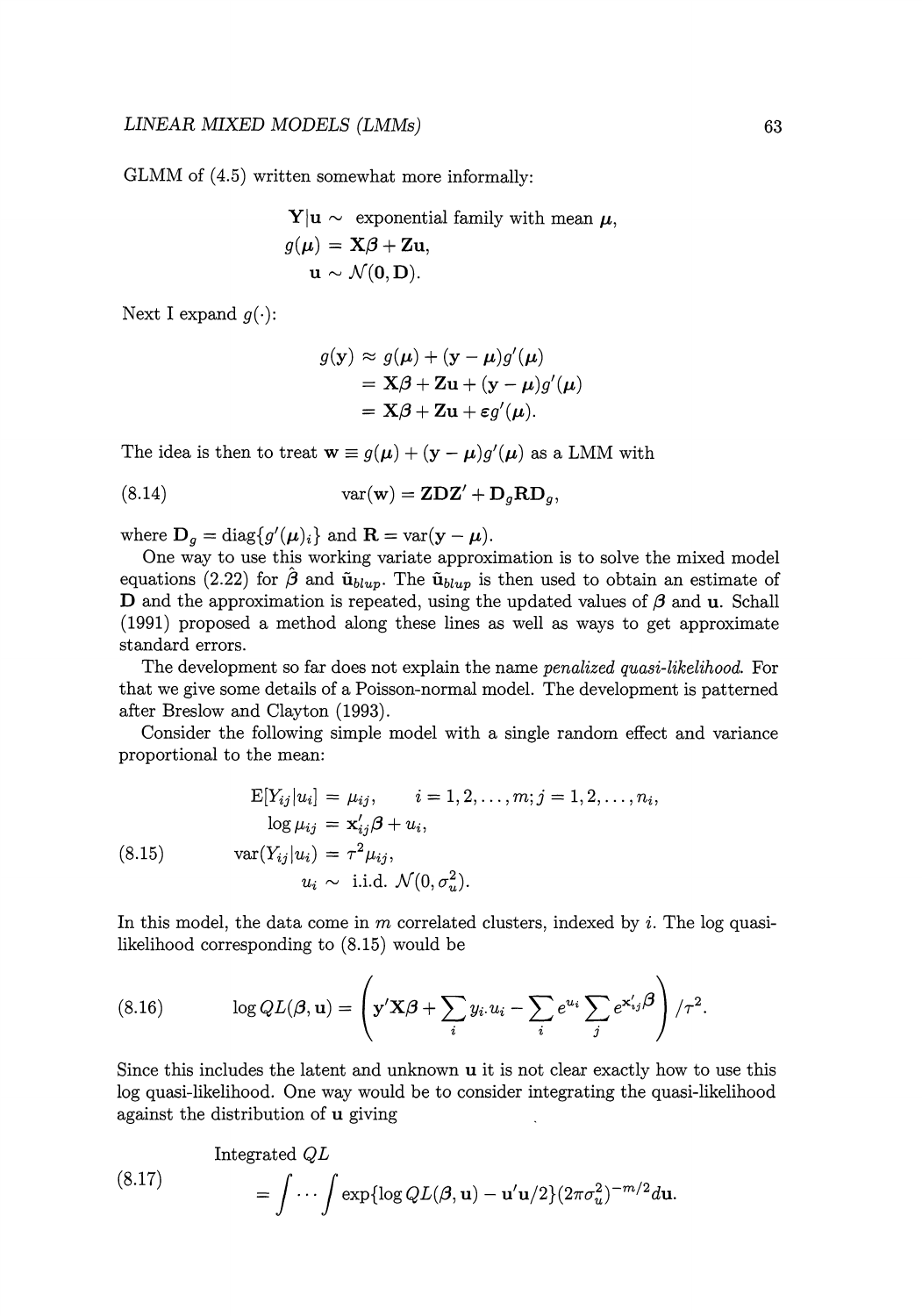This is no easier to evaluate than the likelihood (it *is* the likelihood for a Poissonnormal model excepting the additional  $\tau^2$ ). However, the form of (8.17) suggests the use of a Laplace approximation.

That is, to approximate an integral of the form  $\int_{-\infty}^{+\infty} e^{-\kappa(u)} du$ , we utilize a Taylor series expansion on  $\kappa$  to obtain

(8.18) 
$$
\kappa(u) \approx \kappa(u_0) + \kappa'(u_0)(u - u_0) + \frac{1}{2}\kappa''(u_0)(u - u_0)^2.
$$

If we chose  $u_0$  so that  $\kappa'(u_0) = 0$  (i.e., a mode of  $\kappa$ ) then the expansion simplifies to

(8.19) 
$$
\kappa(u) \approx \kappa(u_0) + \frac{1}{2}\kappa''(u_0)(u - u_0)^2.
$$

Using the approximation (8.19) in place of  $\kappa$  in the integral gives

(8.20) 
$$
\int_{-\infty}^{+\infty} e^{-\kappa(u)} du \approx \int_{-\infty}^{+\infty} e^{\kappa(u_0) + \frac{1}{2}\kappa''(u_0)(u - u_0)^2} du = e^{-\kappa(u_0)} \sqrt{2\pi/\kappa''(u_0)}.
$$

Applying the multidimensional analog of this to our integral  $(8.17)$  requires  $\mathbf{u}_0$  as the solution to

(8.21) 
$$
\tau^2 \mathbf{D}^{-1} \mathbf{u}_0 = \mathbf{Z}'(\mathbf{y} - \mathbf{E}[\mathbf{y}|\mathbf{u}_0]),
$$

with an approximation to the log of the integrated quasi-likelihood of

$$
- \frac{1}{2} \log |\mathbf{I} + \mathbf{Z}' \mathbf{W} \mathbf{Z} \mathbf{D}/\tau^2|
$$
  
 
$$
+ \left[ \mathbf{y}'(\mathbf{X}\boldsymbol{\beta} + \mathbf{Z}\mathbf{u}_0) - \sum_{i,j} e^{\mathbf{x}'_{ij}\boldsymbol{\beta} + \mathbf{u}_i} \right] / \tau^2 - \frac{1}{2} \mathbf{u}_0 \mathbf{D}^{-1} \mathbf{u}_0,
$$

where **W** is  $diag{\mu}/\tau^2$  for this Poisson-like model. Ignoring the fact that the term involving **W** depends on the unknown parameters, the remainder of (8.22) is the log likelihood or log quasi-likelihood with the additional "penalty" term of  $u_0/D^{-1}u_0$  added on. We can view the penalty function either as arising from a normal distribution for the random effects **u** or merely as a penalty function that prevents **u** from getting too "big."

This suggests an algorithm as follows:

- 1. Obtain starting values for  $\beta$ ,  $\tau$ , **D** and **u**.
- 2. Solve for  $\mathbf{u}_0$  using  $(8.21)$ .
- 3. Use  $\mathbf{u}_0$  to get an estimate of **D**.
- 4. Maximize (8.22) as a function of  $\beta$  and  $\tau$  for given values of  $\mathbf{u}_0$  and  $\mathbf{D}$ .
- 5. Iterate to convergence.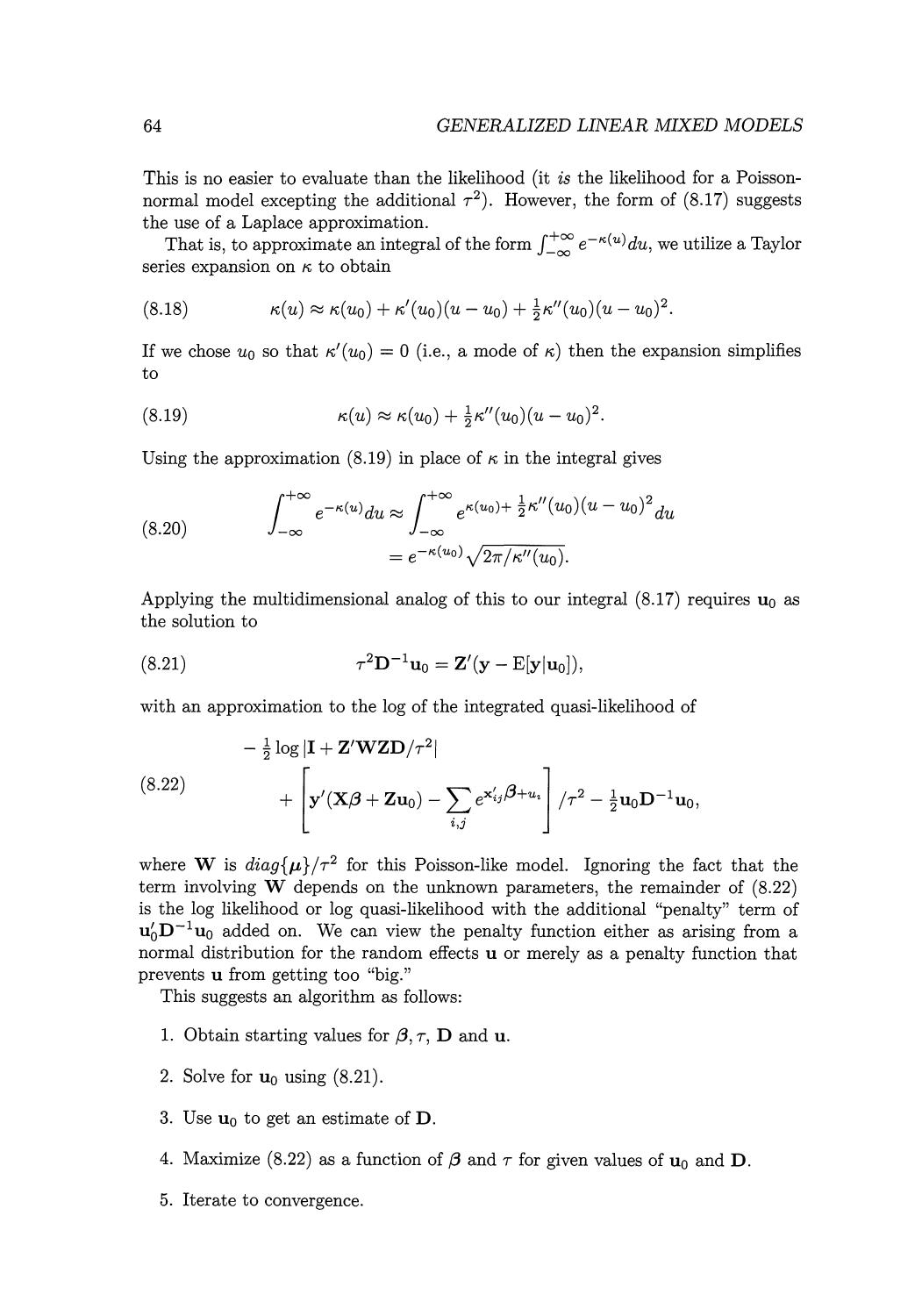#### *LINEAR MIXED MODELS (LMMs)* 65

The big question is whether, after all these approximations, the method works well? The answer is not when it is needed most. That is, when the conditional distribution of the data given the random effects is approximately normal (i.e., Poisson with mean counts above 7 or so) then the approximations and methods work well. But for distributions far from normal, that is, binary data with observation specific covariates, the method does not work well. Extensive investigations (Breslow and Clayton, 1993; Breslow and Lin, 1995; Lin and Breslow, 1996) show that the method can fail badly for such distributions.

Why does the method fail to work well? The short answer is that there are too many approximations. But here is a more complicated answer that explains why this method works for the normal, linear, mixed model, but not non-normal models

Whenever the marginal density of  $Y$  is formed as a mixture, with separate parameters for  $Y|u$  and  $u$ , we saw that the ML equations could be formed as

(8.23) 
$$
\mathbf{E}\left[\left.\frac{\partial \ln f_{\mathbf{Y}|\mathbf{u}}(\mathbf{y}|\mathbf{U},\boldsymbol{\theta})}{\partial \boldsymbol{\theta}}\right|\mathbf{y}\right]=0,
$$

(8.24) 
$$
E\left[\frac{\partial \ln f_{\mathbf{u}}(\mathbf{U}|\mathbf{D})}{\partial \mathbf{D}}\Big|\mathbf{y}\right] = 0.
$$

To see how these relate to BLUP and PQL and a different technique called maximum hierarchical likelihood or MHL (see Lee and Neider, 1996) it is instructive to start with the linear mixed model

(8.25) Y = X,B+Zu+e

with the usual normality assumptions. For this model,  $(8.23)$  for  $\beta$  is

(8.26) 
$$
E[X'(Y - X\beta - Zu)/\sigma^2] = 0,
$$

or, since  $\tilde{\mathbf{u}} = E[\mathbf{u}|\mathbf{Y}],$ 

(8.27) 
$$
\mathbf{X}'\mathbf{Y} - \mathbf{X}'\mathbf{X}\boldsymbol{\beta} - \mathbf{X}'\mathbf{Z}\tilde{\mathbf{u}} = \mathbf{0},
$$

which is the equation for  $\beta$  from the mixed model equations, (2.22).

Since  $\partial \log f_{\mathbf{Y}|\mathbf{u}}/\partial \mathbf{u} = \partial \log f_{\mathbf{u}|\mathbf{Y}}/\partial \mathbf{u}$ , setting this derivative equal to zero and solving gives the mode of  $f_{\mathbf{u}|\mathbf{Y}}$ . This is the same as the first step in the Laplace approximation: finding the mode of the joint distribution of  $Y$  and  $u$ .

In the case of the linear mixed model, since the distribution of  $\bf{u}$  given  $\bf{Y}$  is normal, the mode is the mean, which is  $\tilde{u}$ . Lee and Nelder (1996, 2001), in their MHL technique, use this approach directly: form the joint distribution  $f_{\Upsilon,\mathbf{u}}$  and maximize simultaneously with respect to **u** and  $\beta$ . This "joint maximization" method thus finds  $\tilde{u}$  that is needed to solve for the MLE of  $\beta$ . It therefore works quite well for the normal-normal linear model.

In contrast, for non-normal distributions, the conditional distribution of u given Y is not normal and hence maximizing  $f_{\mathbf{Y},u}$  with respect to u locates the mode which may not be  $\tilde{u}$ . Furthermore, the likelihood equation may involve functions more complicated than u alone.

Hence conditional expected values of other functions of u are required to calculate the MLE of  $\beta$ . Engel and Keen (1996), in their discussion of the Lee and Nelder paper, note this discrepancy, but seem to downplay its importance.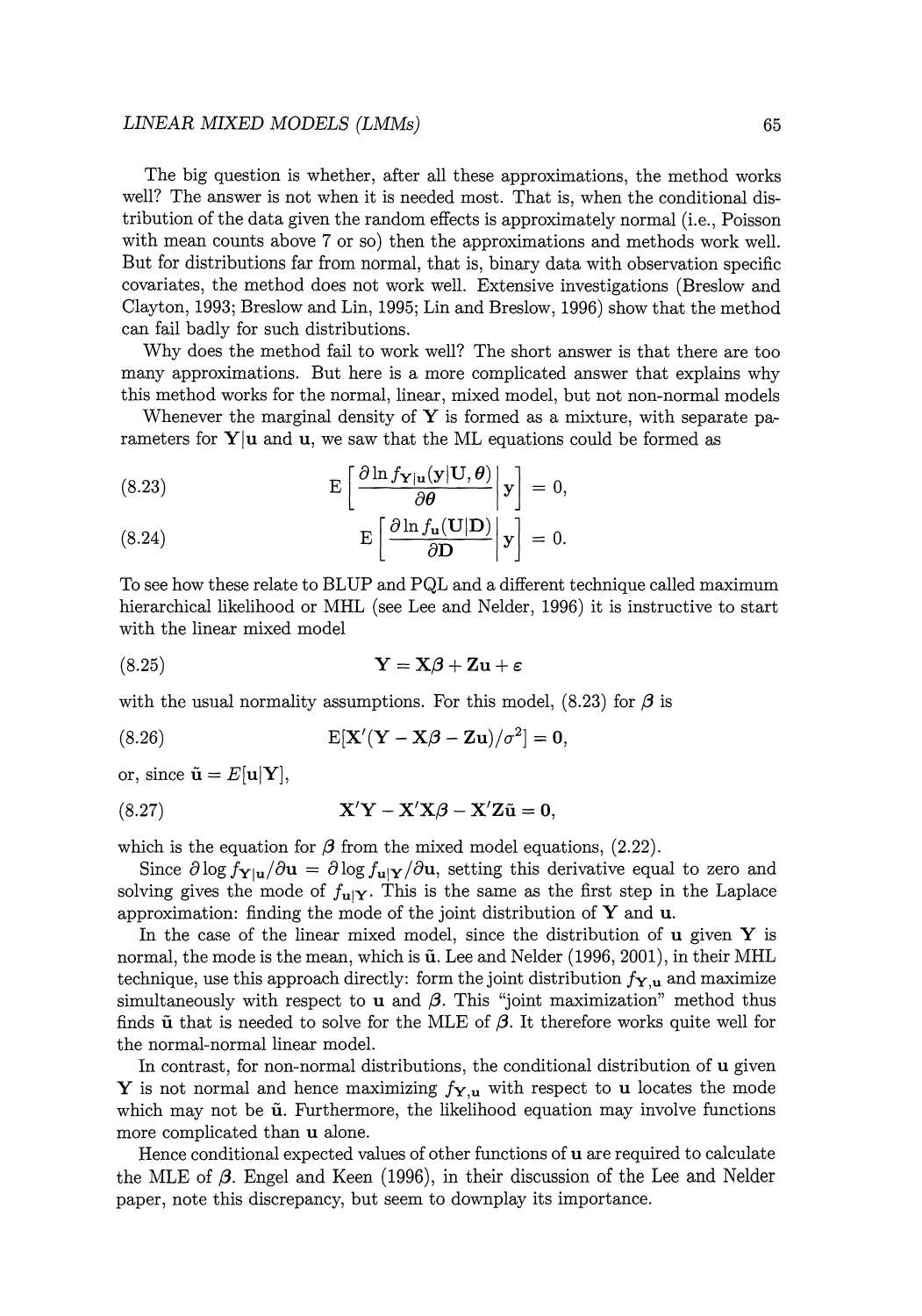#### **a. Higher-order Laplace approximations**

In addition to investigating the performance of PQL, Breslow and Lin (1995) and Lin and Breslow (1996) looked at higher-order Laplace approximations, extending (8.18) to an extra third-order term in an attempt to improve the approximation. This worked well for small variance components, but not for larger ones and led to some instability in the estimation procedures. More recently, Raudenbush et al. (2000) have investigated extending the approximation to yet another term (the fourth order) and have obtained promising results. Their investigations are limited to a two-level nested structure and it would be nice to see if the excellent performance holds up in more difficult situations, for example, crossed random factors.

### **8.5 Choosing good estimating equations**

The general theory of estimating equations (EE) offers some guidance to compare various methods of estimation, such as PQL and ML. A frequent place to start is to try to form an *unbiased estimating equation*, that is, to find a function  $G(Y, \theta)$ such that

$$
E[G(\mathbf{Y},\boldsymbol{\theta})]=\mathbf{0}\qquad\forall\boldsymbol{\theta}.
$$

Solutions to  $G(\mathbf{Y}, \boldsymbol{\theta}) = 0$  in  $\boldsymbol{\theta}$  for given Y are, under regularity conditions, consistent and asymptotically normal. Familiar examples include

$$
\begin{aligned} &\text{ML:} \quad \frac{\partial \log L}{\partial \boldsymbol{\theta}} = \mathbf{0}, \\ &\text{QL:} \quad \frac{\partial \mu_i}{\partial \theta_j} \mathbf{V}^{-1} (\mathbf{Y} - \boldsymbol{\mu}) = \mathbf{0}, \\ &\text{GEE:} \quad \sum_k \frac{\partial \mu_{ki}}{\partial \theta_j} \mathbf{V}_k^{-1} (\mathbf{Y}_k - \boldsymbol{\mu}_k) = \mathbf{0} \end{aligned}
$$

Potential advantages (Heyde, 1997) to approaching the problem from the estimating equations point of view rather than the estimator itself are:

- Automatic invariance to  $1-1$  transformations of the parameter.
- Information and information-like quantities are functions of the EE, not the estimator.
- Asymptotic properties of the estimator are typically derived first for the EE and then transferred to the estimator.
- It is easy to combine EEs.
- There is flexibility in the choice of a family of estimating equations (perhaps followed by optimization within that family).

An obvious disadvantage is that it does not directly give properties of the estimator, which is what is used in practice.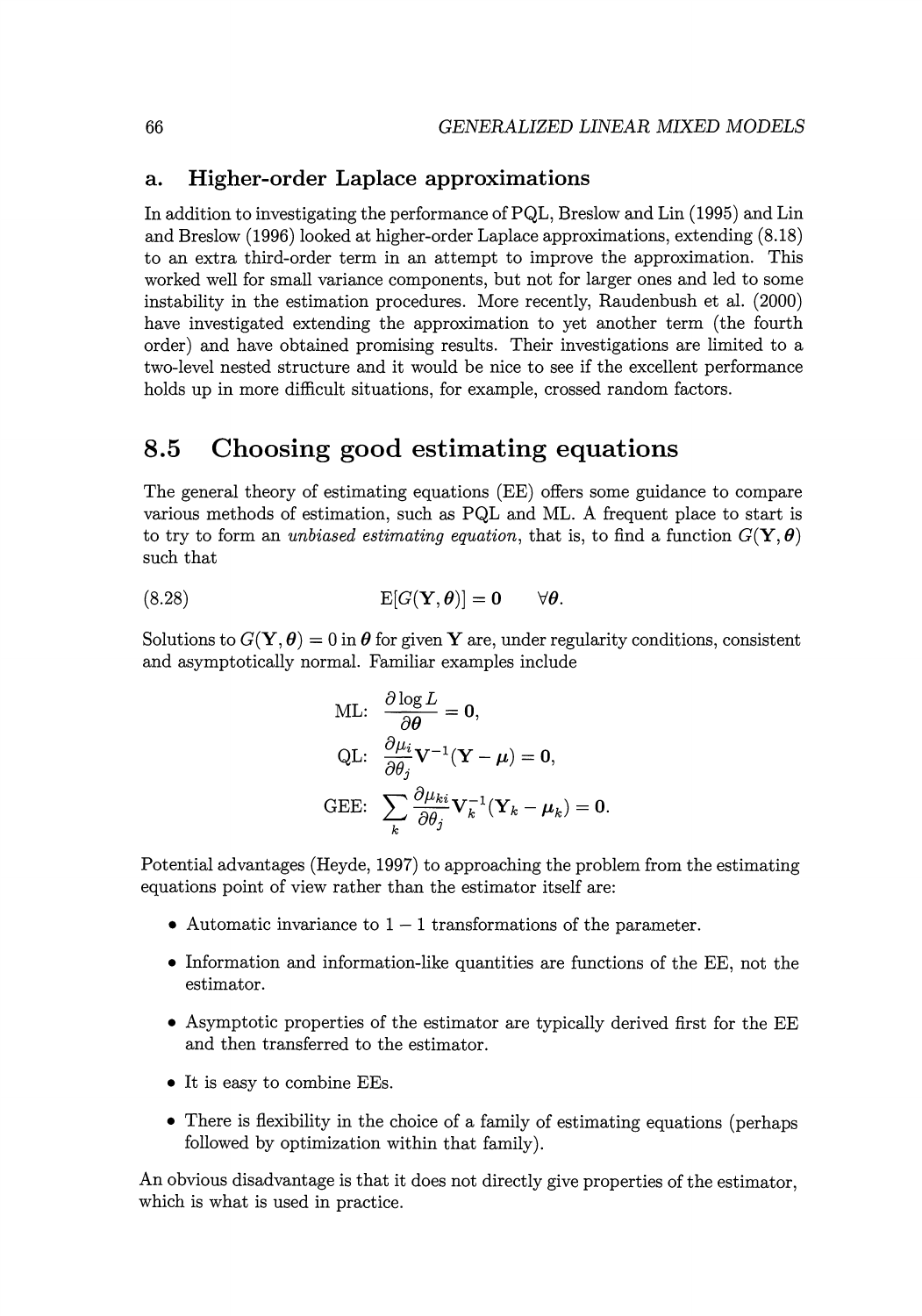#### *LINEAR MIXED MODELS (LMMs)* 67

Since it is advantageous to consider optimal EEs and since they are invariant to scalar multiplication, it makes sense to standardize them. A common standardization is to modify the basic estimating function *G* by

(8.29) 
$$
G^s \equiv -\mathbb{E}[\partial G/\partial \theta]'(\mathbb{E}[GG'])^{-1}G.
$$

This standardized form has two nice features:

- The large sample variance of  $\hat{\theta}$  is  $[var(G^s)]^{-1}$ , so we can compare estimators on the basis of the variance of their EEs.
- var $(G^s) = -E[\partial G^s/\partial \theta]$ , that is, it satisfies a score equation.

#### a. Illustration: REML

To illustrate the calculation of optimal estimating equations we consider REML estimation for the linear mixed model. Consider the ANOVA linear mixed model

(8.30) 
$$
\mathbf{Y} = \mathbf{X}\boldsymbol{\beta} + \sum_i \mathbf{Z}_i \mathbf{u}_i + \boldsymbol{\varepsilon},
$$

where  $\mathbf{u}_i \sim \mathcal{N}(\mathbf{0}, \mathbf{I}\sigma_i^2)$  and  $\boldsymbol{\varepsilon} \sim \mathcal{N}(\mathbf{0}, \mathbf{I}\sigma^2)$ , all mutually independent. The basic idea behind REML is to estimate the variances in a way that "takes account of'' and is invariant to the choice of values of  $X\beta$ .

One way to do this is to restrict attention to residuals after removing the fixed effects, either by using MY, where  $M = I - X(X'X)^{-1}X'$  or, more flexibly, by considering  $\mathbf{K}'\mathbf{Y}$ , where  $\mathbf{K}'\mathbf{X} = \mathbf{0}$  and  $\mathbf{K}'$  is  $(N - \text{rank}[\mathbf{X}]) \times N$  and of full row rank.

It is easy to show that  $K'Y \sim \mathcal{N}(0, K'VK)$  so the log likelihood is (up to a constant)

(8.31) 
$$
-\frac{1}{2}\log|\mathbf{K}'\mathbf{V}\mathbf{K}|-\frac{1}{2}\mathbf{y}'\mathbf{K}(\mathbf{K}'\mathbf{V}\mathbf{K})^{-1}\mathbf{K}'\mathbf{y}.
$$

With some tedious algebra (Searle et al., 1992) the equations that result after differentiating (8.31) and equating to zero are

$$
(8.32) \t\t\t tr(\mathbf{P}\mathbf{Z}_{i}\mathbf{Z}_{i}') = \mathbf{y}'\mathbf{P}\mathbf{Z}_{i}\mathbf{Z}_{i}'\mathbf{P}\mathbf{y},
$$

where  $P = V^{-1} - V^{-1}X(X'V^{-1}X)^{-1}XV^{-1}$ .

This same result can be derived by alternate means (Heyde, 1997) via optimal EEs with a slight gain in generality. Suppose Y is distributed with mean  $X\beta$  and with variance  $\sum_i \mathbf{Z}_i \mathbf{Z}_i' \sigma_i^2 + \mathbf{I} \sigma^2$ , with third and fourth moments to match the normal distribution (so not quite assuming normality).

Then, within the family of EEs of the form

(8.33) 
$$
G_i(\mathbf{Y}, \sigma^2) = \mathbf{Y}' \mathbf{K} \mathbf{A}_i \mathbf{K}' \mathbf{Y} - \mathrm{E}[\mathbf{Y}' \mathbf{K} \mathbf{A}_i \mathbf{K}' \mathbf{Y}]
$$

(i.e.,  $A_i$  completely arbitrary) the REML EEs are optimal.

This idea, of using the REML EEs for non-normal data, was applied to binary data by Drum and McCullagh (1993). Other derivations of REML rely on marginal likelihood: the REML equations can be derived by integrating  $\beta$  out of the likelihood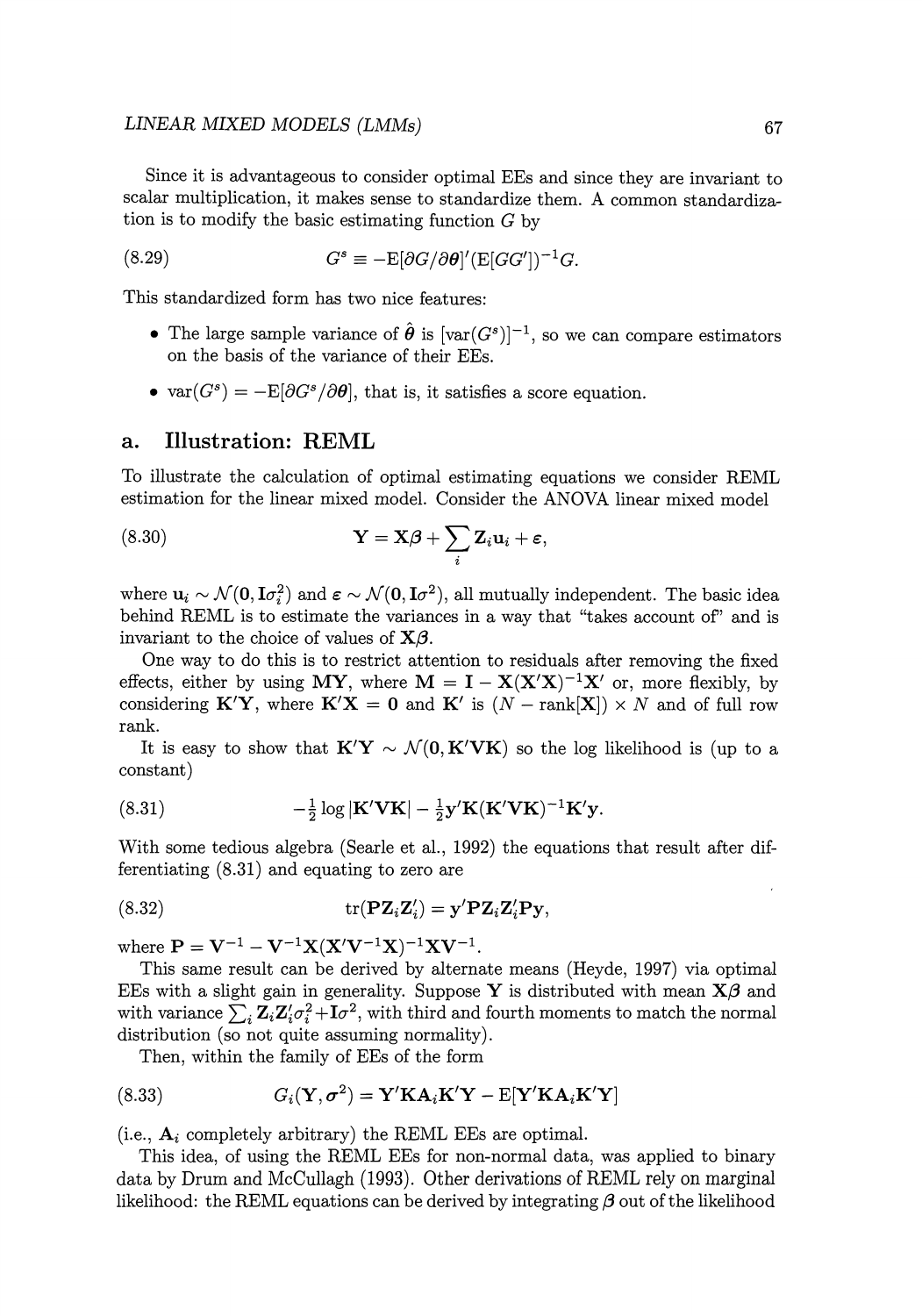using a flat distribution (Searle et al., 1992). A third approach to REML is via quotient spaces (McCullagh, 1999).

Although each of these different approaches to REML give the same answer for the linear mixed model, they can give different answers for non-normal and nonlinear models and so leaves ambiguous the "proper" definition of REML for those cases.

Yet another justification of REML (Speed, 1991) is to regard REML as equating observed and expected values of a quadratic form in the best linear predicted values. Returning to model (8.30) it is straightforward to show that the best linear unbiased predicted value is given by (Searle et al., 1992)

$$
\tilde{\mathbf{u}}_i = \sigma_i^2 \mathbf{Z}_i' \mathbf{P} \mathbf{y},
$$

so that the sum of squares of the BLUPs is given by

(8.35) 
$$
\tilde{\mathbf{u}}_i' \tilde{\mathbf{u}}_i = \sigma_i^4 \mathbf{y}' \mathbf{P} \mathbf{Z}_i \mathbf{Z}_i' \mathbf{P} \mathbf{y}.
$$

By the usual expected value calculations for quadratic forms it is easy to show that

(8.36) 
$$
E[\tilde{\mathbf{u}}_i'\tilde{\mathbf{u}}_i] = \sigma_i^4 tr(\mathbf{P} \mathbf{Z}_i \mathbf{Z}_i'),
$$

so that equating the observed and expected sums of squares of the BLUPs [equate  $(8.36)$  to  $(8.35)$ ] is equivalent to the REML equation  $(8.32)$ .

#### **b. BL UP methods**

If we wish to pursue the idea of EEs, we must decide on a family of EEs. One idea is to directly use the family that reproduces REML for the normal linear model, or similarly, quadratic functions of the data. But this leads to intractable calculations and necessitates the same sort of approximations as with PQL. This has been developed in a series of papers by McGilchrist and co-workers (McGilchrist, 1993, 1994; McGilchrist and Yau, 1995) and is essentially the idea behind GEE2 and the discussion in Chapter 10 of McCullagh and Neider (1989).

I think a more profitable approach is not to directly work with quadratic forms but instead to consider the analog of equating observed and expected predicted values, as was illustrated for REML above. By construction, this gives an unbiased estimating equation.

For a special class of models, this idea has been partially developed in a PhD thesis by Renjun Ma under the direction of Bent Jorgensen at the University of British Columbia. Their class of distributional models is called the Tweedie class and it includes normal, Poisson, gamma and inverse gamma, among others. For this class they consider nested random effects (and arbitrary fixed effects). They actually use EEs based on the BPs to estimate the parameters in the mean structure and take a more ad hoc approach to estimating the variance parameters.

I think there would be profit to looking at classes of EEs based either quadratic forms in the best predictor or the best linear predictor. For example, equations of the form

(8.37) 
$$
\tilde{\mathbf{u}}'\tilde{\mathbf{u}} = \mathbf{E}[\tilde{\mathbf{u}}'\tilde{\mathbf{u}}].
$$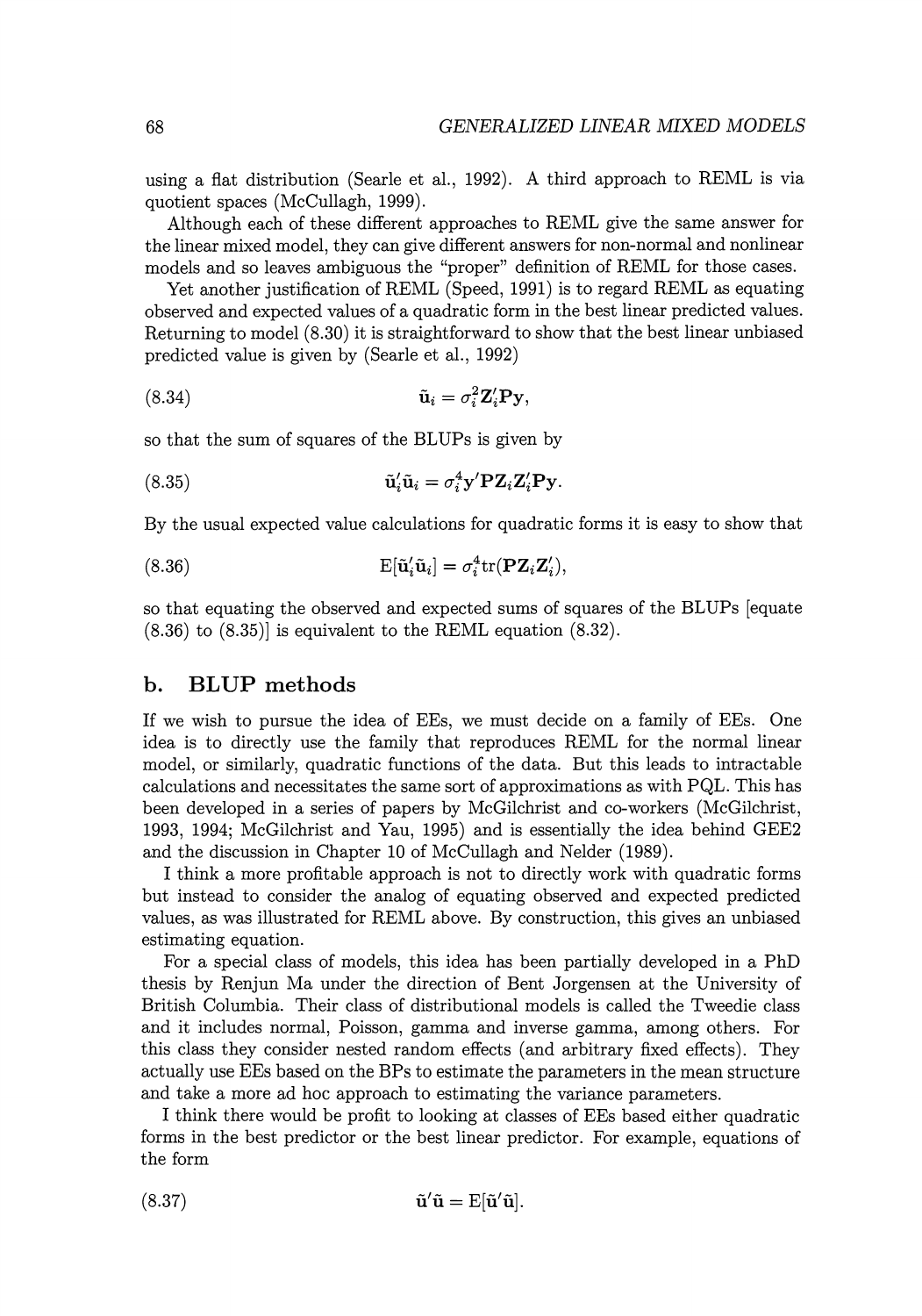|                                            | <b>Estimation Method</b>           |                                  |                     |  |  |
|--------------------------------------------|------------------------------------|----------------------------------|---------------------|--|--|
| Parameter                                  | $\mathrm{MLE}^1$                   | $\mathbf{POL}^2$                 | $\mathbf{GEE}^3$    |  |  |
| Intercept                                  | $0.96_{0.08}$                      | $1.00_{0.14}$                    | $1.35_{0.16}$       |  |  |
| TRT                                        | $-0.07$ <sub>0.07</sub>            | $-0.01_{0.19}$                   | $-0.11_{0.19}$      |  |  |
| POST                                       | $0.11_{0.05}$                      | $0.11_{0.05}$                    | $0.11_{0.12}$       |  |  |
| POST×TRT                                   | $-0.30_{0.07}$                     | $-0.30_{0.07}$                   | $-0.30_{0.17}$      |  |  |
| $\sigma_s^2$                               | $\hat{\sigma}_{s}^{2}=0.52_{0.10}$ | $\hat{\sigma}_s^2 = 0.53_{0.10}$ | $\hat{\rho} = 0.60$ |  |  |
| <sup>1</sup> SAS GENMOD.                   |                                    |                                  |                     |  |  |
| $2c \wedge c$ nit mit $v$ for $\mathbb{R}$ |                                    |                                  |                     |  |  |

TABLE 8.2. *Parameter estimates and SEs (subscripts) for the Progabide data* 

<sup>2</sup>SAS NLMIXED.<br><sup>3</sup>Diggle et al. (1994).

Of course, calculation of **ii** is often problematic so it might be advantageous to work only with the best linear predictor:

$$
\tilde{\mathbf{u}}_{BLP} = \mathbf{C}\mathbf{V}^{-1}(\mathbf{Y} - \boldsymbol{\mu}),
$$

where C is the covariance between **u** and Y and  $V = Var(Y)$ . Even this does not exist in closed form but involves at most a two-dimensional integral.

#### **c. Composite and working likelihoods**

Another suggestion involves only using the distribution (and actually only their variances and covariances) of the  $Y_i$  taken two at a time (in V) or the  $Y_i$  and the  $u_i$  taken in pairs in  $C$ .

The ease with which EEs can be combined (e.g., weighted average) suggests that likelihoods for only portions of the data or simpler, "working" likelihoods might be a fertile ground for finding relatively efficient EEs. A common example of this is the use of GEEs with a working independence variance structure.

Working with the true likelihood of only two observations at a time gives tractable computations and combining them into a composite likelihood can be relatively efficient (e.g., Heagerty and Lele, 1998).

### **8.6 Progabide and seizures revisited**

I now return to the Progabide and seizures dataset previously discussed in Section 5.3 to contrast the estimation methods. Table 8.2 displays the estimates using ML, PQL and GEE. The maximum likelihood and penalized quasi-likelihood estimates are quite close, undoubtedly because the average counts were around 7, giving approximately normally distributed data, for which PQL would be expected to perform like ML. The estimates for GEE are similar except for the intercept. This similarity is perhaps surprising since GEE is fitting a marginal model, while the ML and PQL approaches fit a conditional model. For example, with the probit model we saw attenuation of all the coefficients in (1.8). However, with a log link